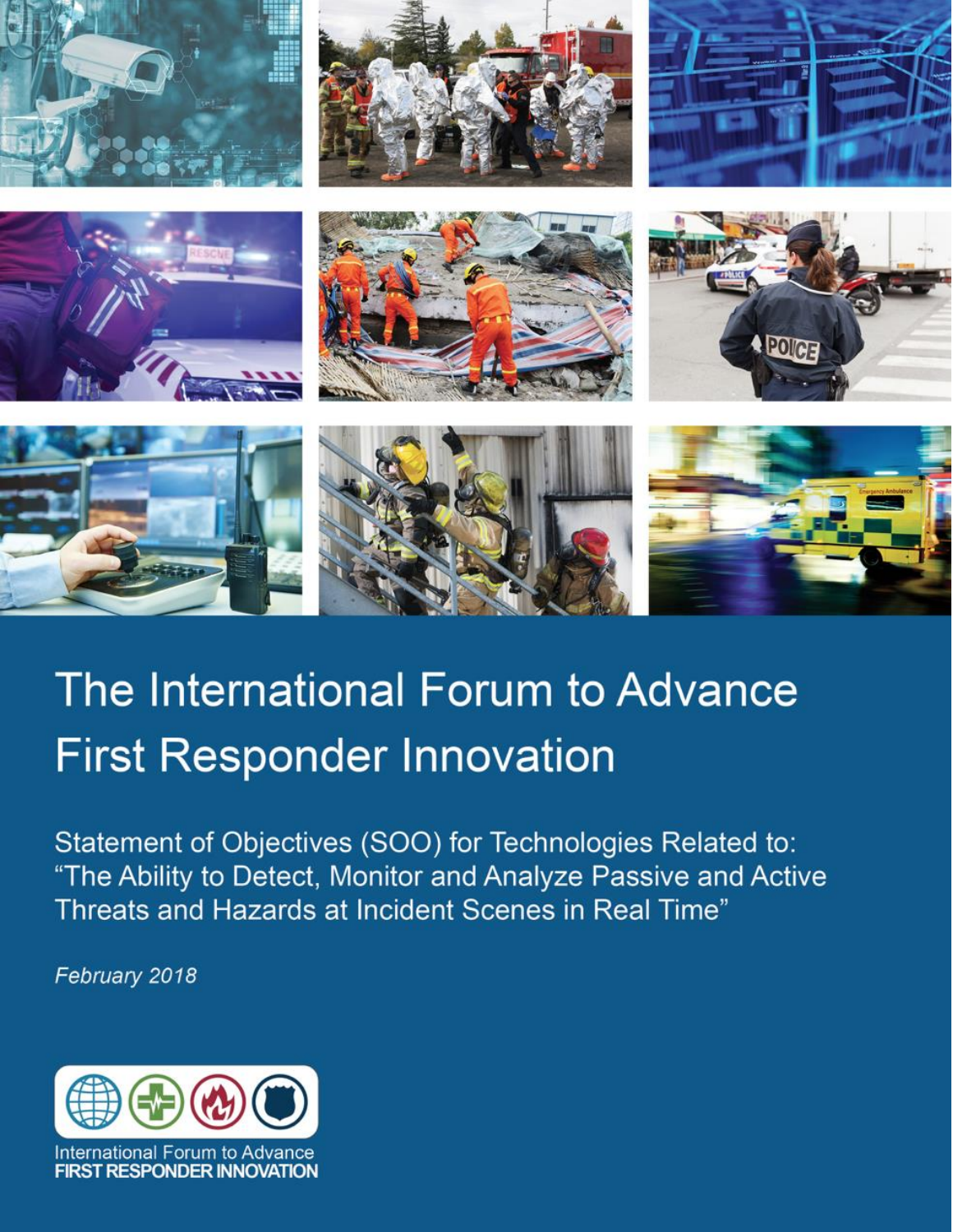

# **International Forum to Advance FIRST RESPONDER INNOVATION**

# Statement of Objectives (SOO) for Technologies Related to: **"The Ability to Detect, Monitor, and Analyze Passive and Active Threats and Hazards at Incident Scenes in Real Time"**

# **Background**

The International Forum to Advance First Responder Innovation (IFAFRI) is an organization of international government leaders from 13 countries and the European Commission, focused on enhancing and expanding the development of new technology for first responders worldwide.<sup>1</sup> IFAFRI does this by:

- 1. Working with the global first responder community to define a list of common, high priority capability gaps;
- 2. Providing a platform for international collaboration on innovative research and development (R&D) initiatives and solutions;
- 3. Characterizing global first responder markets to inform and guide industry and academia to develop and produce innovative technology solutions at affordable prices; and
- 4. Providing information about relevant and available first responder technologies to the first responder community.

IFAFRI has reached consensus on four first responder capability gaps. These gaps represent the highest priority gaps common amongst the first responders represented by the IFAFRI member nations. These gaps are:

- The ability to know the location of responders and their proximity to risks and hazards in real time;
- The ability to detect, monitor, and analyze passive and active threats and hazards at incident scenes in real time;
- The ability to rapidly identify hazardous agents and contaminants; and
- The ability to incorporate information from multiple and nontraditional sources (for example, crowdsourcing and social media) into incident command operations.

To arrive at this initial set of *Common Global Capability Gaps*, IFAFRI participants conducted analyses of first responder capability gaps in their countries.

 $\overline{a}$  $1$  For the purpose of this document, the term "first responder" refers to those individuals who, in the early stages of an incident, are responsible for the protection and preservation life, property, evidence, and the environment, including fire service, law enforcement, and emergency medical services.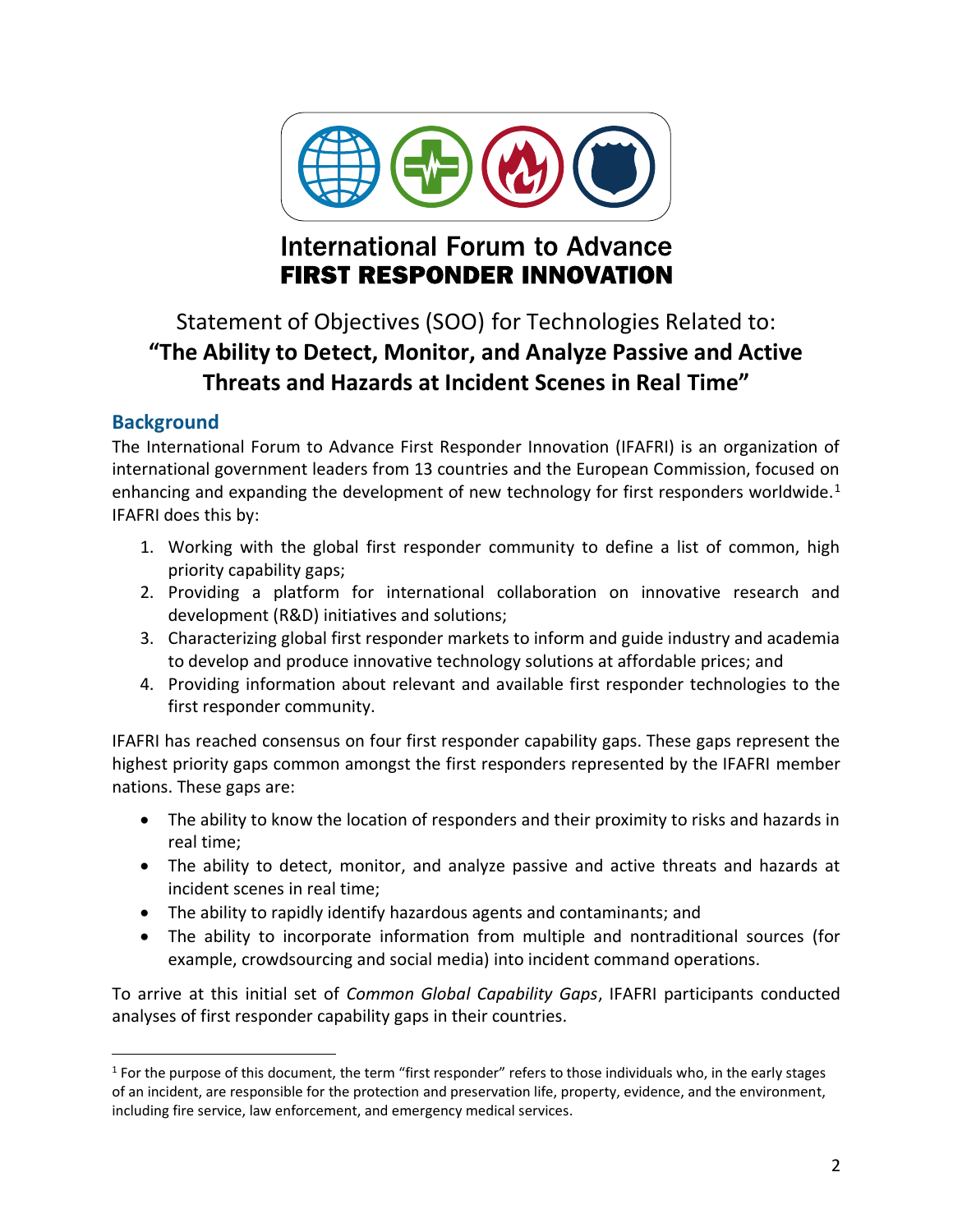IFAFRI is publishing this Statement of Objectives (SOO) to provide a technical overview of the global first responder need and direct researchers who may be interested in pursuing development of a solution. IFAFRI will assist with facilitating interactions between first responders and organizations pursuing development toward this capability gap. This particular SOO is focused on the second capability gap identified above:

# **"The ability to detect, monitor, and analyze passive and active threats and hazards at incident scenes in real time"**

This capability gap is described as such: "[t]hreats and hazards during an incident can change rapidly. Dangers detected at incident onset may increase, decrease or evolve over time, while new and unexpected hazards can emerge. Both passive and active threats and hazards can exist simultaneously on incident scenes, increasing the potential risk to civilians and responders. Responders need the capability to continuously detect, characterize, monitor and analyze threats and hazards. On-scene, rapid detection and timely alert of changes to the threat environment is critical for responders to take timely protective actions. Awareness and understanding of threats and hazards, and real-time changes to them, would inform response operation decisions."<sup>2</sup>

# **General Description of Operational Capability**

The focus of this capability gap is the ongoing surveillance and monitoring of threats on an incident scene. Solutions developed to address this gap will allow responders to continuously evaluate existing, emerging, and potential hazards. Areas that may need monitoring include a broad radius around an incident scene, areas where response and recovery actions are underway, or specific ingress/egress routes.<sup>3</sup> Addressing this gap includes a modular solution comprised of fixed and/or mobile platforms that carry sensor packages; software systems that integrate data, assess threats, and provide decision support; and a graphical user interface to display threat and hazard information.

The nature and inherent danger of threats and hazards change over the course of an incident. This is exemplified by the cascading effects following landfall of Hurricane Katrina. Mass flooding and leakage from chemical facilities significantly changed the nature of the response operations. Awareness of the threats and hazards that already exist on the scene, as well as those that have the potential to affect health, safety, or operations is critical.

*Active threats and hazards* are defined in this document as objects or persons that exist on an incident scene that **are** currently or imminently dangerous to the life or health of responders, victims, or the public. Examples include: active shooters, the presence of flammable or explosive chemicals in proximity to fire or gunfire, significant structural instability of buildings or debris in proximity to response operations, booby-traps, etc. Identification, geolocation, and monitoring of these threats will allow responders and incident commanders to conduct operations more safely.

 $\overline{a}$ 

<sup>2</sup> *Project Responder 4: 2014 National Technology Plan for Emergency Response to Catastrophic Incidents*, p. 24, https://www.dhs.gov/sites/default/files/publications/Project%20Responder%204\_1.pdf

<sup>&</sup>lt;sup>3</sup> Ibid, p. 44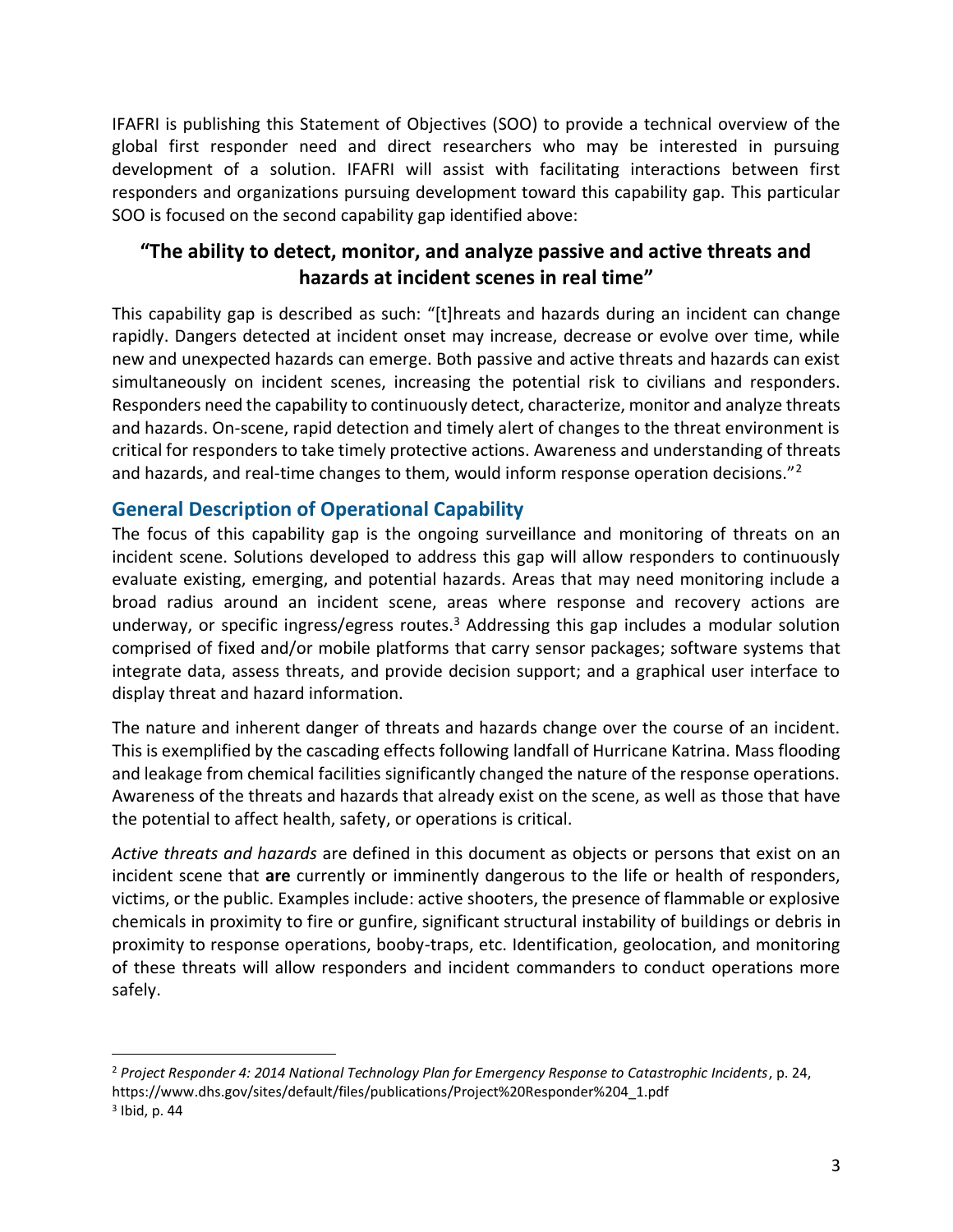*Passive threats and hazards* are defined in this document as objects or persons that exist on an incident scene that **are not** currently or imminently dangerous to the life or health of responders, victims, or the public. Examples include: the presence of household or industrial chemicals on an incident scene, the forecast of inclement weather in proximity to response operations, etc. The presence of objects or persons that may be dangerous does not mean that the danger will manifest, but it is essential to responders to know that they exist. Passive threats may become active during the course of the incident.

This second gap is distinct from the third gap, "the ability to rapidly identify hazardous agents and contaminants," which focuses on the rapid detection, identification, and characterization of specific chemical, biological, and radiological hazards. Solutions to address the gap described in this document may integrate some of the data from "the ability to rapidly identify hazardous agents and contaminants". However, this gap is distinct as it addresses the continuous monitoring and analysis of a wider array of threats, along with the integration and visualization of threat data.

### **Existing First Responder Gear**

Current capabilities to detect active and passive threats include:

- Threat and hazard detection equipment in the following categories:
	- o Handheld portable detection equipment;
	- o Vehicle-mounted detection equipment;
	- o Fixed-site detection equipment;
	- o Mobile laboratory systems;
	- o Fixed-site analytical laboratory systems;
	- o Standoff detection systems;
- Camera feeds for visual identification;
- Acoustic-sensing gunshot detection and location technology;
- Manned and unmanned air and ground systems;
- Smart phones with related mobile applications (e.g., weather); and
- Helmet-mounted heads-up displays.

### **Operational Environment**

The following list provides examples of operational environments that *may* be encountered by first responders on a daily basis. Tools and systems developed to address this capability gap should be, to the extent possible, used during routine operations.

- Single and multi-level buildings;
- Structures of varied construction types (e.g., steel, concrete, wood frame, masonry, synthetic materials);
- Collapsed or threatened buildings;
- Extremely confined spaces;
- Subterranean and underground facilities;
- Wooded areas with dense vegetation;
- Rugged outdoor terrain;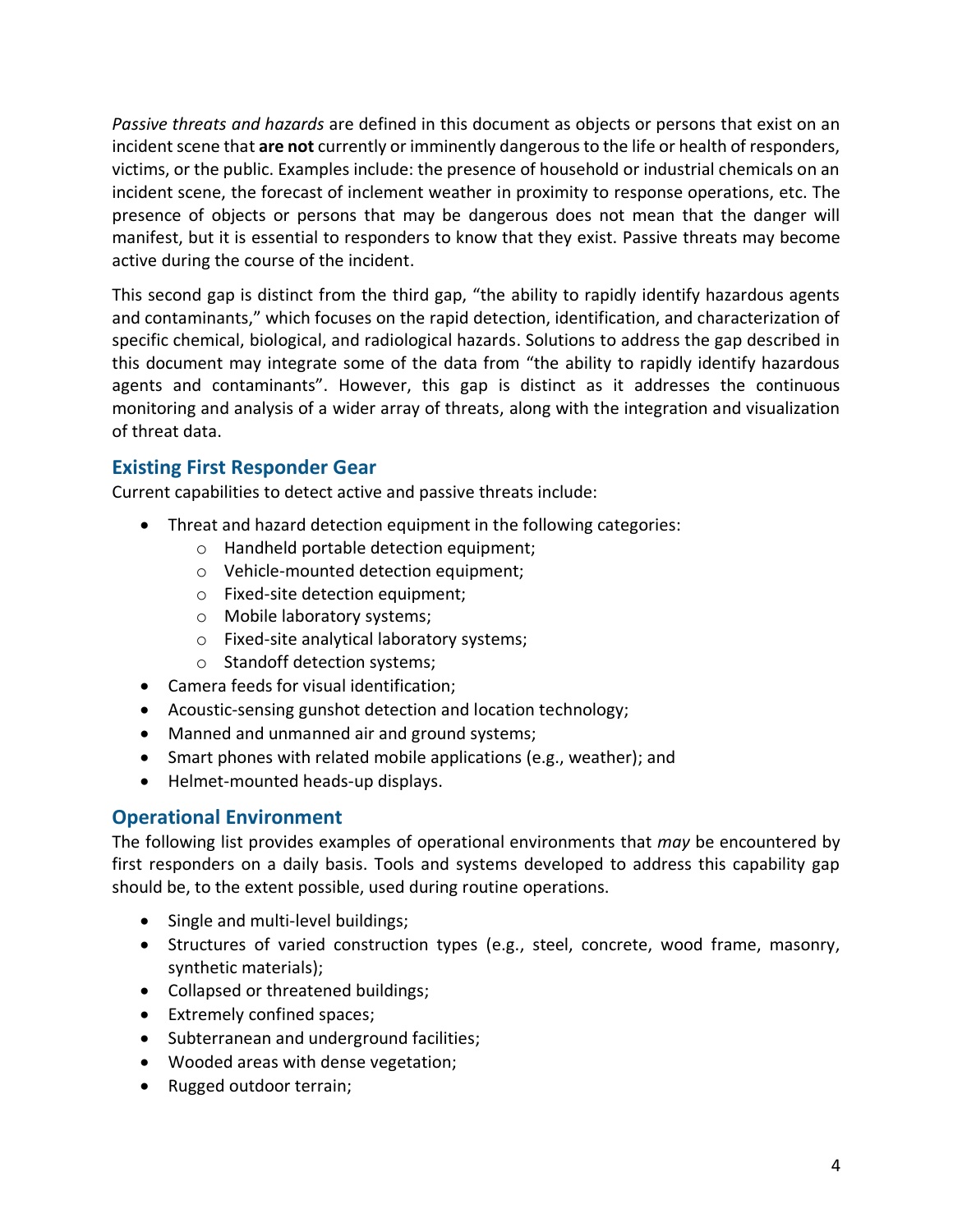- Areas with limited or no cellular and/or radio connectivity;
- Extreme high and low temperatures and humidity;
- Wet conditions;
- Thermal radiation;
- Direct flame contact or exposure;
- Excessively noisy and smoky conditions in outdoor, indoor and/or subterranean areas;
- Lack of line-of-sight vision between commanders and deployed personnel; and
- Underwater and maritime environments.

# **Target Objectives**

 $\overline{a}$ 

- 1. Detects and continuously monitors threats and hazards on the incident scene in real time;
- 2. Assesses threat and hazard data to provide appropriate guidance and decision support to responders and commanders; and
- 3. Provides visualization capability of threat locations and proximity to responders.

The following section provides responder-identified requirements for potential solutions. They do not represent a minimum set of requirements that must be met before new tools, devices, platforms or systems can be released. Not all requirements may be currently technically feasible. Responders would prefer incremental, continuous advancement of solutions instead of waiting for equipment that meets all of the requirements at the same time.

### **Detection, Monitoring, and Analysis Requirements**

Potential solutions should detect, assess, and monitor active threats on the incident scene to include: chemical, biological, radiological, and explosive (CBRE) agents, suspicious behavior, fastmoving objects approaching the responder, and shots fired on the incident scene. Potential solutions should:<sup>4</sup>

- Provide information on detected CBRE agents;
- Detect persons within an agency-configurable distance from the responder;
	- $\circ$  Enable differentiation among and between responders and others present;
- Detect suspicious behavior on scene;
	- o Provide information about suspicious behavior and persons on scene;
- Detect suspicious items within an agency-configurable perimeter;
- Detect objects (e.g., vehicles, dogs) moving in the trajectory toward a responder;
	- o Provide information about fast-moving objects approaching the responder;
- Detect gunshots within agency-configurable distance from responder;
	- o Provide information about the ballistic or explosive threat;
- Calculate the blast radius from liquid or compressed gas tanks and other hazardous materials;
- Allow responders to identify and designate the location of threats and hazards (i.e., "drop a pin");

<sup>4</sup> For the purpose of this document, the term "suspicious behavior" refers to someone or something that is involved in illegal activity or may pose a threat to first responders, the public, or infrastructure based on purposeful actions or features.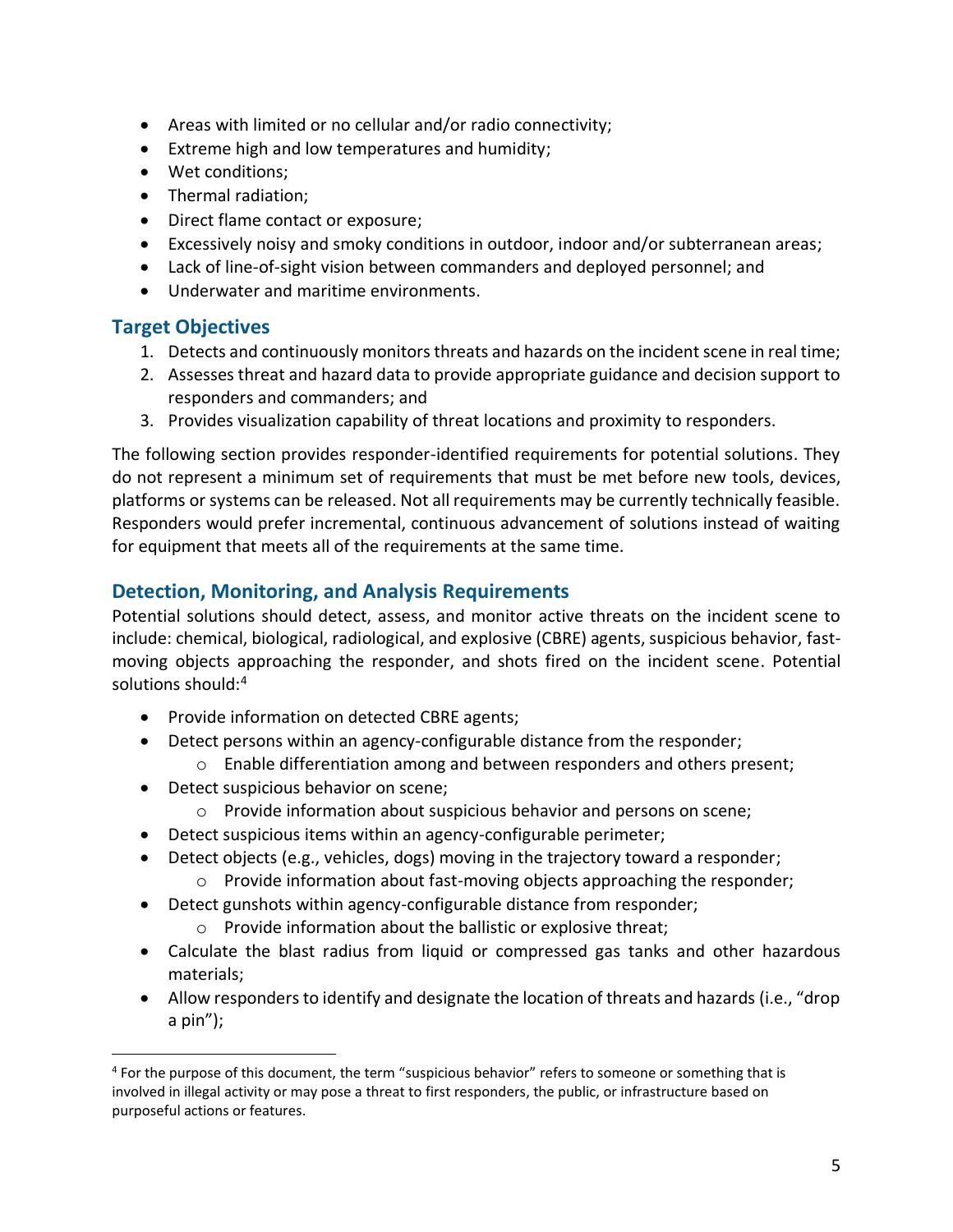- Identify emerging threats and hazards;
- Determine structural stability (as related to safe entry into a building or structure); and
- Continuously monitor the status of identified threats and hazards on the incident scene.

# **Location Requirements**

Potential solutions should geolocate threats and hazards within a set perimeter around response personnel. Potential solutions should:

- Geolocate detected CBRE agents and sensors, suspicious persons and items, the origin of ballistic and explosive activity, and objects moving towards a responder;
	- $\circ$  Indicate the distance of detected threats and hazards (from the responder);
	- o Indicate the position of detected threats and hazards (in relation to the responder);
	- o Calculate the trajectory of objects moving toward a responder;
- Use geographic information system (GIS) coordinates to mark the location of identified threats and hazards;<sup>5</sup>
- Allow agency to configure perimeter location and distances; and
- Identify and transmit the proximity of hazardous agents and threats to on-scene personnel and responders when integrated with responder geolocation systems.

# **Visualization Requirements**

 $\overline{a}$ 

Potential solutions should display threat and hazard data in a manner that is designed to minimize distraction and cognitive failure. Potential solutions should:

- Display the location of detected CBRE agents and sensors, suspicious persons and items, the origin of ballistic and explosive activity, and objects moving towards a responder;
- Integrate threat and hazard data on a geographic display of individual and combined hazards on a GIS-enabled building or street-level map (as appropriate);
- Differentiate between active and passive threats in the visualization;
- Display data using GIS-enabled maps or other visual aids;
- Allow user to customize the display of information;
- Allow the user to be able to select data they wish to visualize;
- Display the geolocation of responders when integrated with responder geolocation systems;
	- o Differentiate between responders and other persons in the visualization;
- Display images and video pertinent to active and passive threats and hazards;
- Allow the user to be able to review historical and predictive data sets;
- Provide option for tactical mode display (e.g., silent, low-light, night vision compatible); and
- Be designed for visualization of threats in a heads-up display or utilize other hands-free solutions.

<sup>5</sup> Geographic information system (GIS) is a computer system for capturing, storing, checking, and displaying data related to positions on Earth's surface, https://www.nationalgeographic.org/encyclopedia/geographicinformation-system-gis/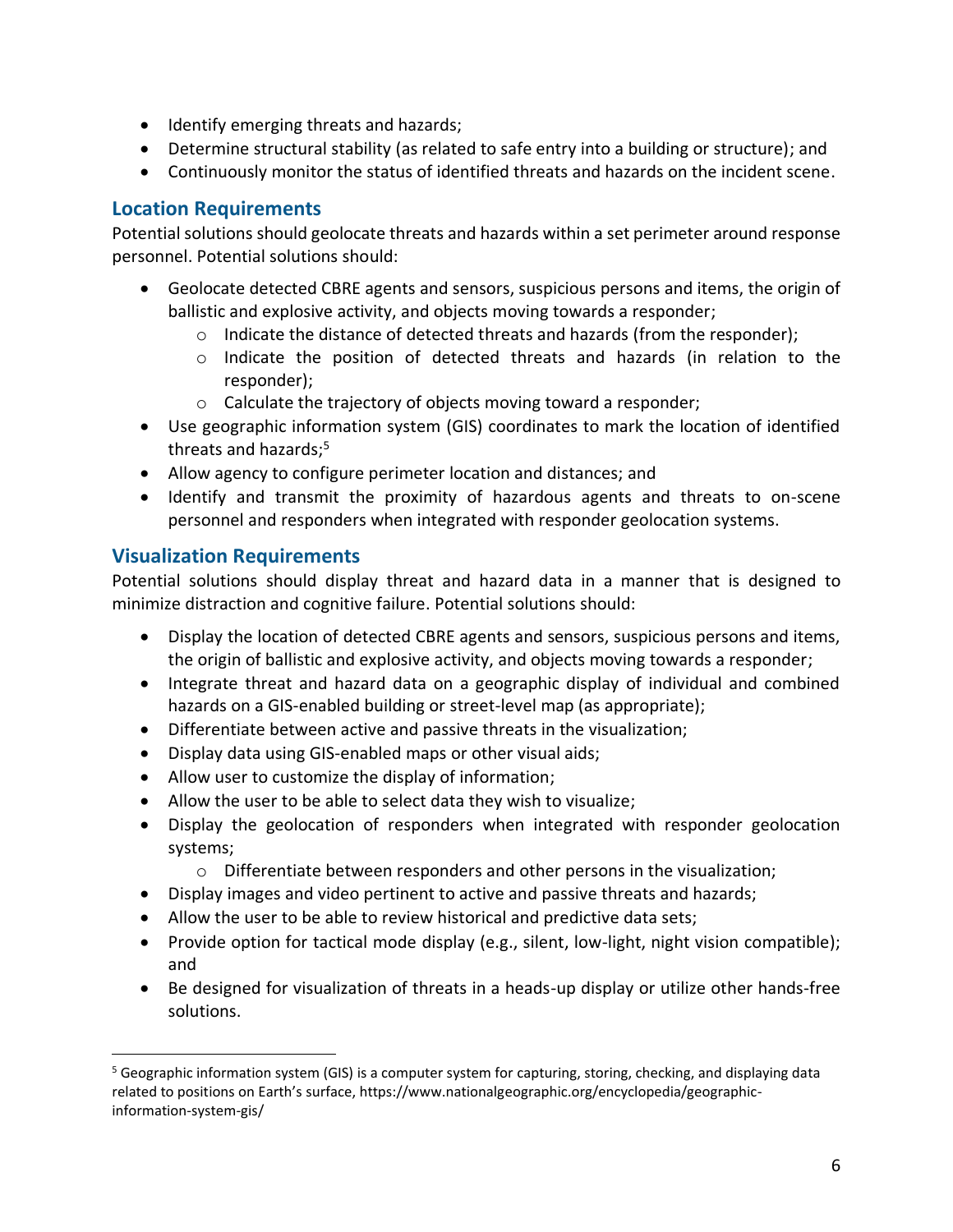# **Alarm Feature Requirements**

Potential solutions should generate an alert when active and passive threats and hazards are detected or evolve, based on agency-configured thresholds or parameters. Potential solutions should:

- Generate an alert for active and passive threats within an agency-configurable distance from a responder:
- Integrate aural, visual, and/or haptic alerts;
- Provide option for tactical mode/covert alerts;
- Require a positive action to acknowledge receipt of the alert;
- Be discriminable and recognizable in environments that are excessively noisy and/or have reduced visibility;
- Generate an alert to notify a user when connection to the communications network is lost; and
- Emit a *low power source warning signal*.

# **Transmission Requirements**

Potential solutions should transmit threat and hazard data to authorized personnel (e.g., emergency managers, commanders, responder, and dispatch personnel). Potential solutions should:

- Transmit the proximity of hazardous agents and threats to authorized personnel when integrated with responder geolocation systems;
- Securely transmit data to authorized personnel;
- Transmit location of detected threats and hazards using GIS coordinates;
- Transmit threat and hazard data in real time;
- Securely cache data intended for recipients when connection to a communication network cannot be made;
- Securely transmit cached data to recipients when connection to a communications network is restored without affecting live data streaming;
- Be able to operate multiple components in a networked configuration; and
- Store transmitted incident-related threat and hazard data for post-incident analysis.

### **Form Requirements**

Potential solutions should be designed to minimize equipment burdens for the responder, while maintaining interoperability of components. Potential solutions should:

- Utilize an internationally-recognized common hub or interface, allowing interchangeable component configuration;
- Be operable by users wearing personal protective equipment (PPE);
- Be portable and transportable by a single responder;
- Be integrated into existing equipment, integrated into a heads-up display, or incorporate hands-free capabilities;
- Be minimum weight; and
- Be minimum size.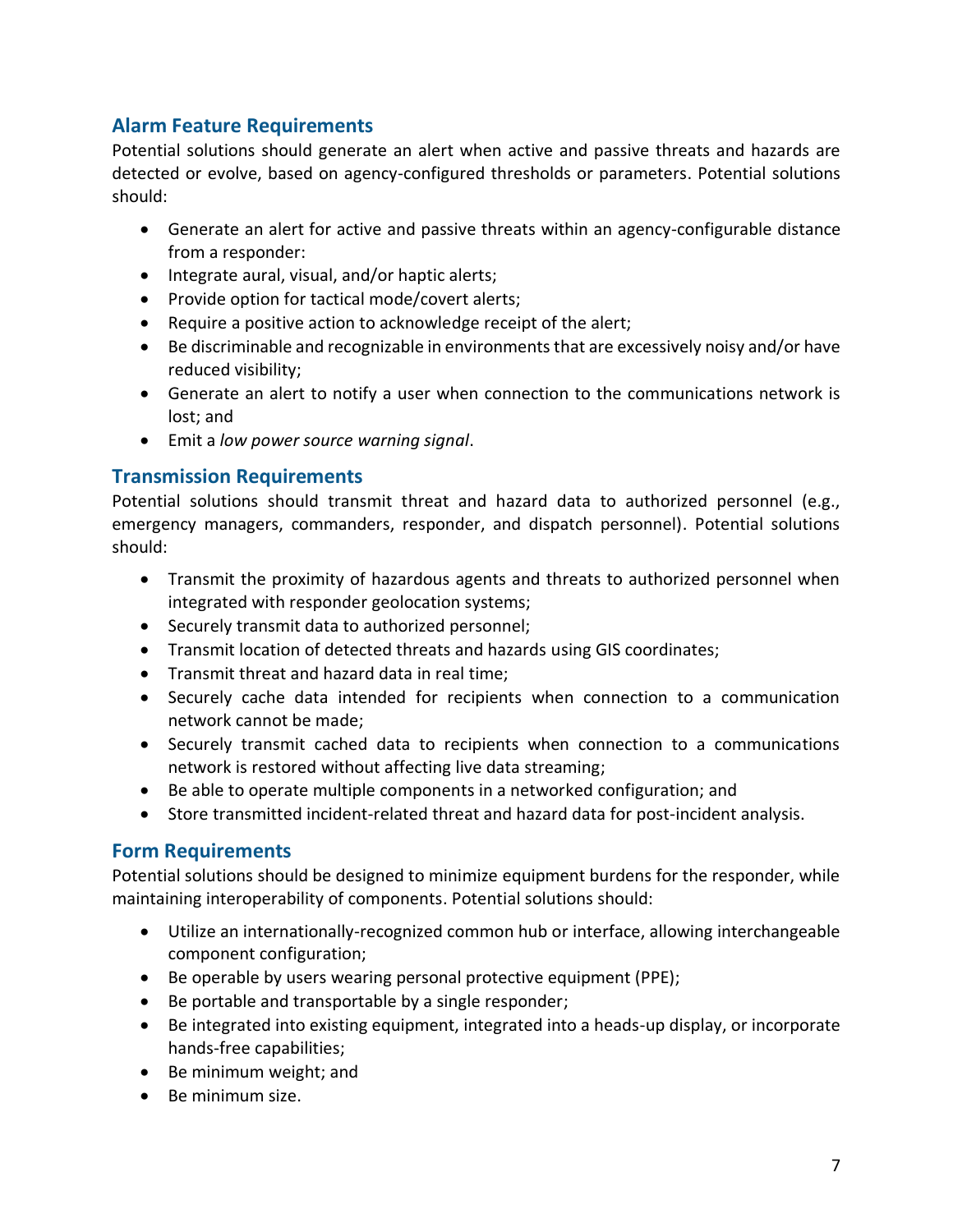# **Power Source Requirements**

Potential solutions should use a non-proprietary power source that provides sufficient power for an operational period. Potential solutions should:

- Operate for a minimum of <12> hours;
- Be able to replenish power supply using non-proprietary technology;
- Utilize an easy-to-replenish power source;
- Power source should be replaceable with gloved hands and wearing protective clothing in a manner that reduces the potential for erroneous installation without interruption to operations, to extend operational life; and
- Be intrinsically safe.

#### **Maintenance Requirements**

Potential solutions should be easy to operate, calibrate, and maintain throughout the service life. Potential solutions should:

- Allow for auto-calibration;
- Self-initialize, self-calibrate and execute self-diagnostics in less than <one> minute;
- Be modular to allow for replacement of power sources and components as necessary for maintenance or repairs;
- Maintain backwards compatibility after upgrade;
- Be rated for a service life of no less than <5> years;
- Be designed to reduce the time to repair;
- Be designed to minimize skills needed for maintenance (e.g., calibration, cleaning);
- Allow for remote maintenance:
- Allow for remote upgrades; and
- Maintain a fault log.

### **Compatibility Requirements**

Potential solutions should integrate with existing data sets, model outputs, and emergency response software systems to remotely capture and monitor hazard-related data in multiple topographies (e.g., inside buildings, at varying depths and elevations, across different terrains). Potential solutions should:

- Comply with exchange standards for data transmission (e.g., National Information Exchange Model [NIEM]);
- Integrate with:
	- o Sensor data from other hazard detection systems;
		- Continuously integrate captured data with GIS-configured location of sensor or platform;
	- o Existing electronic situational awareness tools;
	- o Existing electronic incident command systems;
	- $\circ$  Existing modeling systems (e.g., hazard models, contaminant migration models, explosive power/air blast models);
	- o Responder geolocation systems;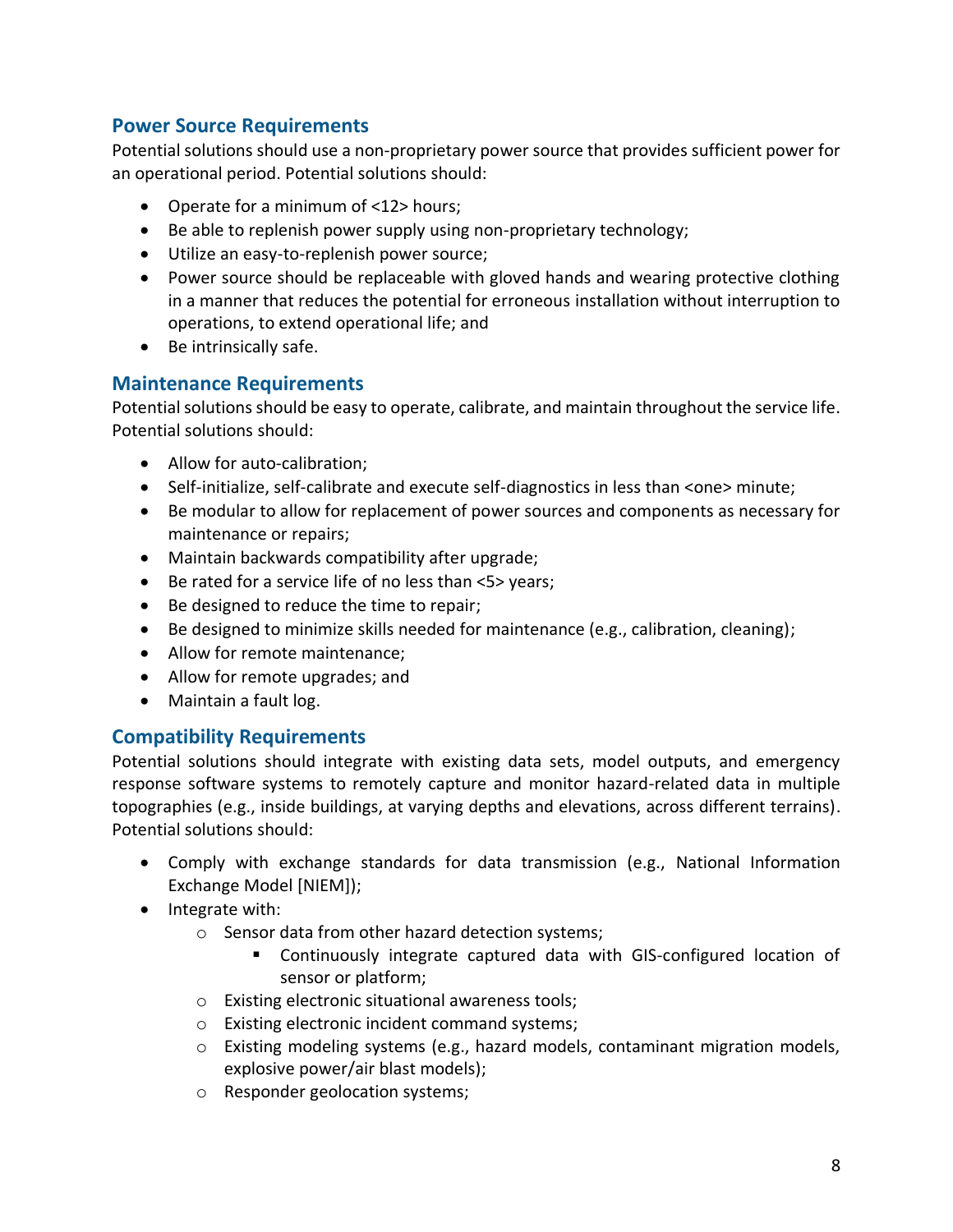- o Responder physiological monitoring systems;
- o Other incident-specific data sources (e.g., traffic cameras, weather projections);
- o Existing digital maps, blueprints, and floorplans; and
- $\circ$  Transportation monitoring systems (e.g., Rail Chemical Transportation System) to provide advanced notification when hazardous materials are entering a jurisdiction.

## **Robustness Requirements**

Potential solutions should operate within multiple environments (e.g., smoke, humidity, temperature extremes, precipitation). Potential solutions should:

- Operate at temperature ranges typical of international climate (e.g., <-30> degrees C [<- 22> degrees F] to <50> degrees C [<122> degrees F]);<sup>6,7</sup>
- Operate at temperature ranges typical of response activities (e.g., Thermal Class II <100> degrees C [<212> degrees F] to <160> degrees C [<320> degrees F]);<sup>8,9</sup>
- Be ruggedized;

 $\overline{a}$ 

- Function after immersion in water; $^{10}$
- Function at humidity of <100>%;
- Function properly after exposure for 5 minutes at a maximum thermal radiation threshold of <260> degrees C [<500> degrees F];<sup>11</sup>
- Resist air pollutants, dust, smoke, ash, and sand;<sup>12</sup>
- Match the laundry life of garment or textile if components are integrated into garments or textiles;
- Have recyclable components;
- $\bullet$  Be easy to decontaminate from contaminants;<sup>13</sup>
- Be non-degradable due to hazard;
- Not cause injury to the user if damaged;

https://webstore.iec.ch/publication/2452

<sup>6</sup> Average minimum temperature in Sweden was used to provide a minimum figure for international climate, https://www.weatheronline.co.uk/reports/climate/Sweden.htm

<sup>7</sup> Historic summer temperature in Phoenix, Arizona was used to provide a maximum figure for international climate, http://www.12news.com/article/weather/heat/hottest-day-ever-122-and-other-cool-phoenix-is-reallyhot-facts/448964915

<sup>8</sup> *NIST Technical Note 1474: Thermal Environment for Electronic Equipment Used by First Responders*, p. 7 http://ws680.nist.gov/publication/get\_pdf.cfm?pub\_id=101375

<sup>9</sup> First responder participants of the SOO Validation Meeting (January 23-25, 2018 in Stockholm, Sweden) stated that operations may involve temperatures of -100 degrees C (-148 degrees F).

<sup>&</sup>lt;sup>10</sup> Refer to IP68 of IEC 60529: Degrees of Protection Provided by Enclosures,

https://webstore.iec.ch/publication/2452

<sup>&</sup>lt;sup>11</sup> Refer to NFPA 1971: Standard on Protective Ensembles for Structural Fire Fighting and Proximity Fire Fighting, https://www.nfpa.org/codes-and-standards/all-codes-and-standards/list-of-codes-andstandards/detail?code=1971

<sup>&</sup>lt;sup>12</sup> Refer to IP68 of IEC 60529: Degrees of Protection Provided by Enclosures,

<sup>&</sup>lt;sup>13</sup> Refer to NFPA 1841: Standard on Selection, Care, and Maintenance of Protective Ensembles for Structural Fire Fighting and Proximity Fire Fighting, https://www.nfpa.org/codes-and-standards/all-codes-and-standards/list-ofcodes-and-standards/detail?code=1851